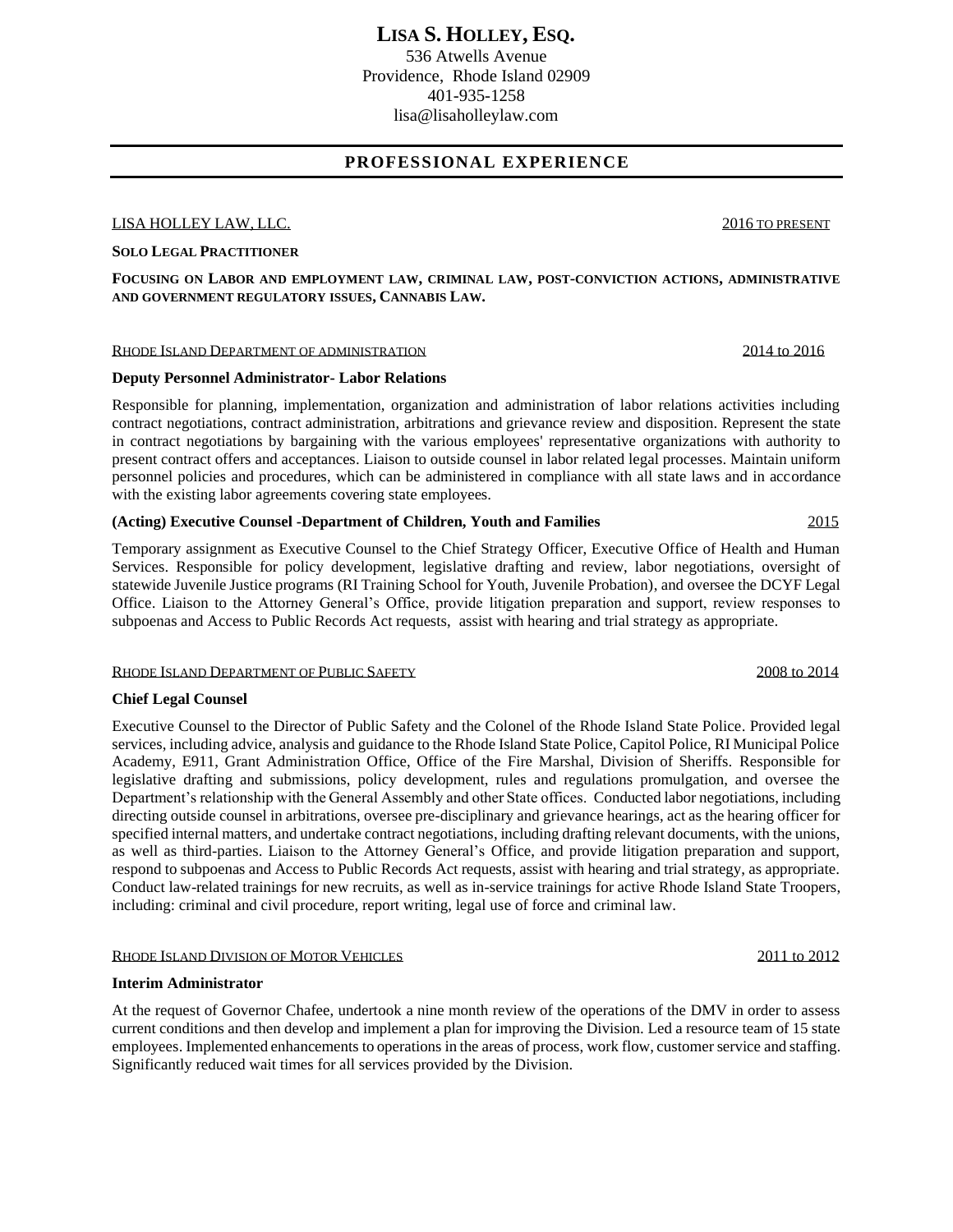## SALVE REGINA UNIVERSITY 2008 to present

## **Adjunct Professor, Administration of Justice Department**

Teach coursework in the Administration of Justice Department, including: Women and Crime, Violent Offenders and Profiling, and First Amendment Law.

## STATE OF RHODE ISLAND PAROLE BOARD 1995 to 2008

## **Chairperson 1997 to 2008**

Gubernatorial appointee charged with administration of a state agency. Oversee a fiscal budget of approximately \$1,000,000. Supervision of staff of the RI Parole Board and the RI Sexual Offender Community Notification Unit. Implementation of Sexual Offender Community Notification objectives pursuant to statute. Preside over all parole board hearings, issue parole detention warrants, and authorize extradition of alleged parole violators. Implementation of Federal Grants, participation on statewide grant planning and implementation teams.

## **Parole Board Member 1995 to 1997**

Consider sanctioning goals, (rehabilitation, just deserts, incapacitation, restorative justice), normative goals (proportionality, equity, parsimony, humaneness), and system goals, (effective and efficient use of resources, reduction of overcrowding, timeliness, credibility of the system) to determine when to grant a discretionary release from incarceration. Evaluate inmates' psychological and social reports and findings, behaviors and infractions, and their progress in rehabilitative programming to determine readiness for societal re-entry. Make determinations of parole revocation utilizing the holding in Morrisey v. Brewer. Consider facts establishing parole violations.

## CITY OF WARWICK POLICE DEPARTMENT 1982 to 1997

## **Police Sergeant, Uniform Division 1996-1997**

Responded to and supervised patrol officers at critical incident scenes. Demonstrated communication skills in court and at other formal settings. Effectively communicated with people by giving information and direction, mediating disputes and advising of rights and processes. Exercised independent judgment in determining when there was reasonable suspicion to detain, when probable cause existed to search and arrest, and determination of when force may be used and to what degree.

## **Police Detective, Bureau of Criminal Identification 1995 to 1996**

Investigated major crime scenes. Searched for, collected, and photographed forensic and physical evidence. Analyzed, stored and maintained evidence in compliance with chain of custody requirements. Classified and maintained fingerprints utilizing the Henry System.

# **Police Detective 1990 to 1995**

Investigated various crimes reported to the department. Interviewed victims and witnesses to make determinations of the nature of the offenses committed. Interrogated suspects and prepared criminal charges against offenders. Prepared criminal charging packages and testified in various court proceedings.

## **Task Force Agent, U.S. Department of Justice, Drug Enforcement Administration 1984 to 1990**

Member of the Organized Crime Drug Enforcement Task Force. Identified violators of the United States Criminal Code. Participated in undercover investigations involving drug smuggling and distribution activities. Testified before federal grand juries and in federal criminal trials. Liaison to the US Attorney's Office for all DEA/OCDETF Asset Forfeiture matters.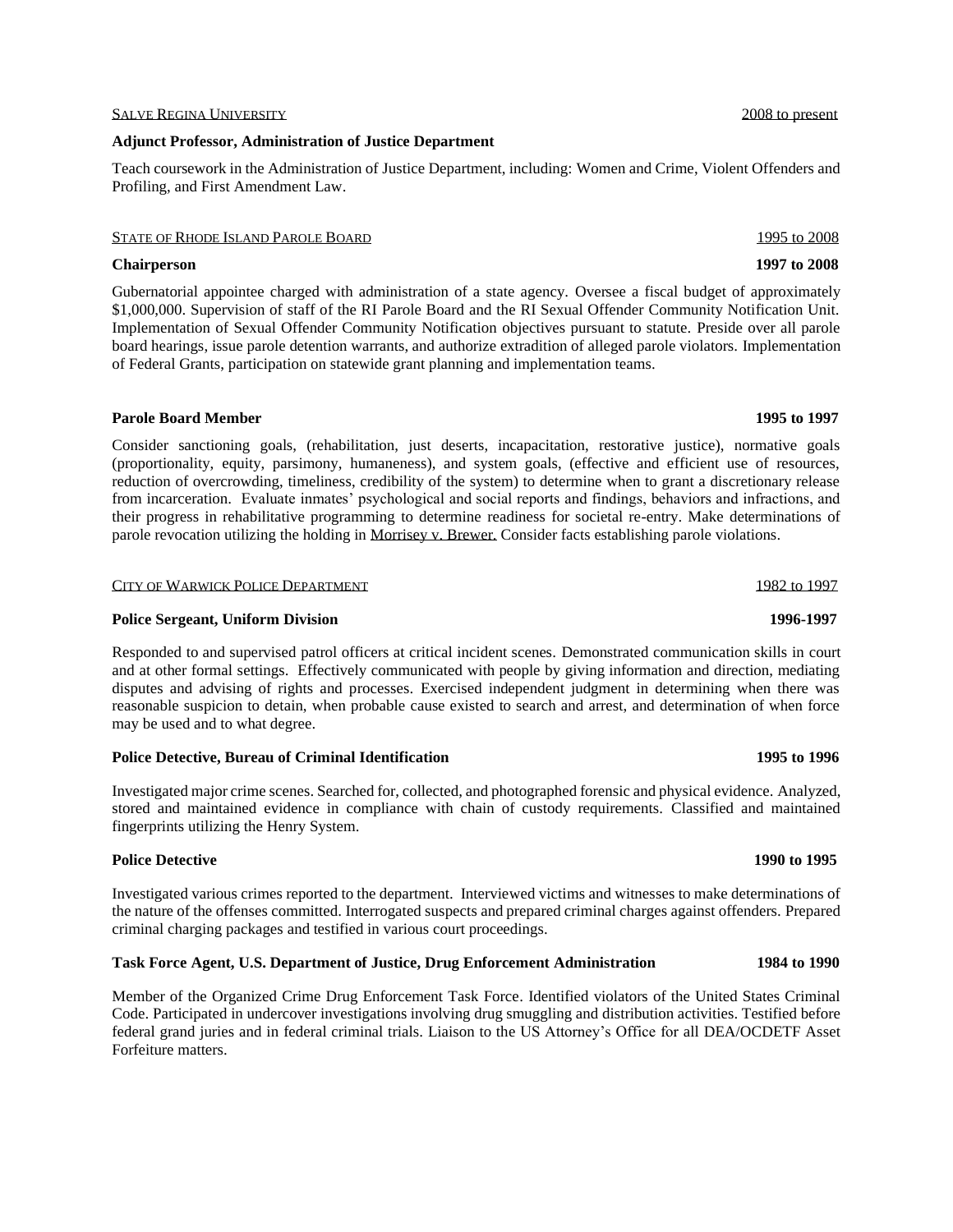## Patrol Officer, Uniform Division 1982 to 1984

Enforced the General Laws of the State of Rhode Island and the Motor Vehicle Code. Apprehended criminal offenders and charged accordingly. Testified in District, Superior and Administrative Adjudication Court.

| <b>EDUCATION</b>                                                                                                         |                    |
|--------------------------------------------------------------------------------------------------------------------------|--------------------|
| HARVARD LAW SCHOOL                                                                                                       | <b>CERTIFICATE</b> |
| Program of Instruction for Lawyers - Negotiation Work Shop                                                               | 2004               |
| ROGER WILLIAMS UNIVERSITY SCHOOL OF LAW                                                                                  | J.D. - HONORS      |
| Class Rank- $7th$                                                                                                        | 2001               |
| Honors/Awards – Corpus Juris Secundum Award for Criminal Law, Criminal Procedure, CALI Award for Local<br>Government Law |                    |
| <b>SALVE REGINA UNIVERSITY</b>                                                                                           | M.S.               |
| Administration of Justice                                                                                                | 1997               |
| ROGER WILLIAMS UNIVERSITY                                                                                                | B.S. - HONORS      |
| Administration of Justice                                                                                                | 1993               |

# **PROFESSIONAL DEVELOPMENT AND TRAINING**

NATIONAL INSTITUTE OF CORRECTIONS

New Parole Board Member Training.

UNIVERSITY OF RHODE ISLAND

John Hazen White Center for Ethics and Public Service, Ethics in Public Management.

University of Rhode Island Crime Laboratory, Criminalistics, Advanced Administrative Latent Fingerprint Course.

Northeast Law Enforcement Officers Association, Domestic Violence Training, Child Abuse Investigation, Child Molestation Investigation.

### U.S. DEPARTMENT OF JUSTICE

DEA Office of Training, Task Force Agent Training, Drug Investigation, Financial Investigations, Asset Removal and Forfeiture.

LABOR ARBITRATION INSTITUTE

Negotiation, Mediation and Arbitration.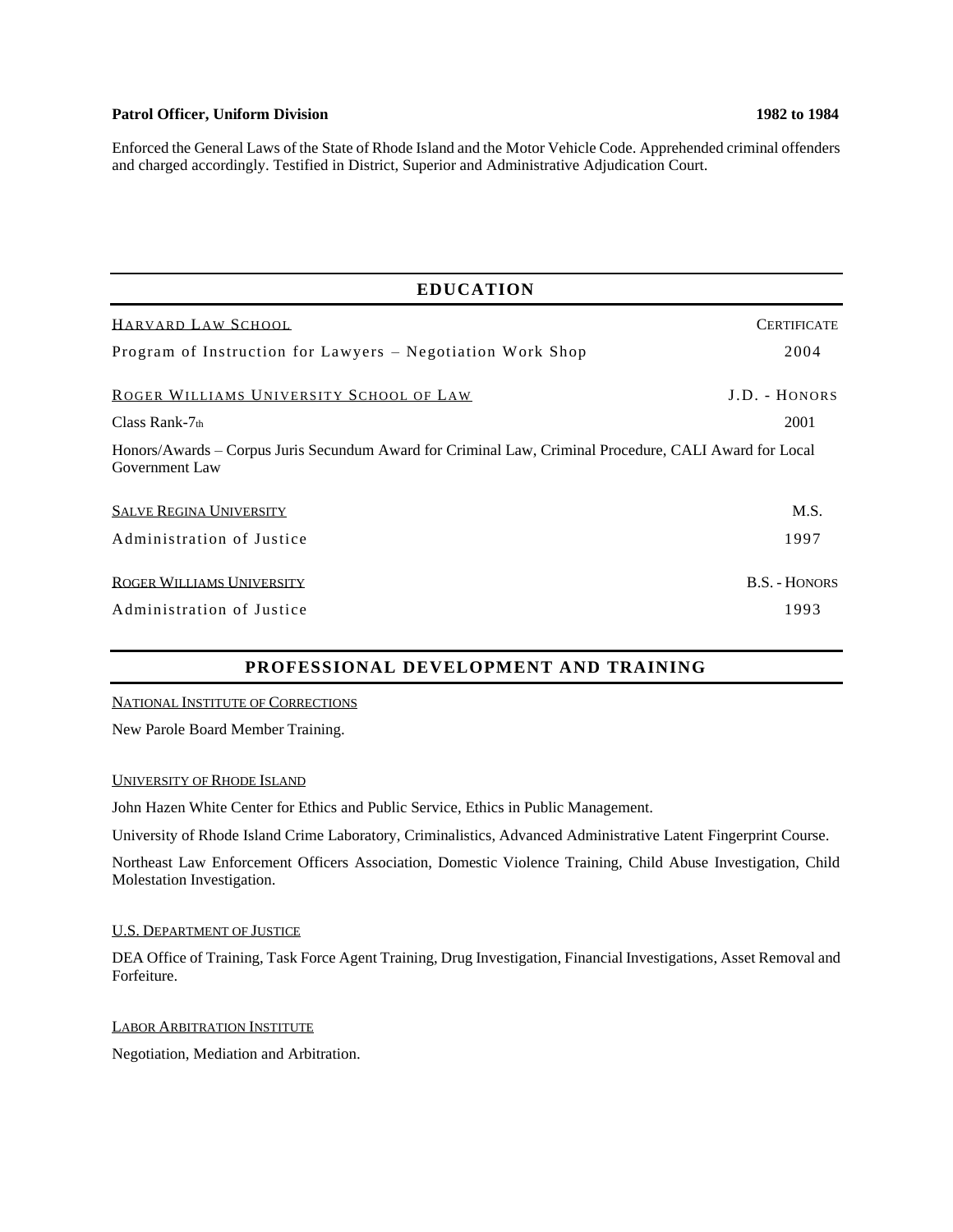## **SPEAKING ENGAGEMENTS**

## U.S. DEPARTMENT OF JUSTICE- NATIONAL INSTITUTE OF CORRECTIONS

"Comprehensive Framework for Paroling Authorities in an Era of Transition", Advisory Board, Washington, DC, various dates 2007-2008.

Association of Paroling Authorities/Association of State Correctional Administrators Joint Planning Summit, Alexandria, VA, October 2007.

Community Corrections, Joint Networks Summit, Chicago, IL, May 11, 2004.

### COUNCIL OF STATE GOVERNMENTS

Re-entry Policy Council, Advisory Group, "Guide to Assessing and Tracking Statewide Prison Re-entry Plans," November 2007.

Re-entry Policy Council, Financial Obligations Summit, Washington, DC, April 2006.

Sexual Offender Management Policy Council, National Legislative Summit, Little Rock, AR, February 2006.

### NATIONAL ASSOCIATION OF BLACKS IN CRIMINAL JUSTICE

"Effective Responses to Violation of Parole," Jacksonville, FL, July 2002, presented with The Center for Effective Public Policy.

### CRIME AND JUSTICE INSTITUTE

"A Multi-jurisdictional Study of Reduced Caseload Size and Related Supervision Strategies in Managing Offenders", Dissemination Advisory Group, Philadelphia, PA July 2007.

### RHODE ISLAND JUDICIARY

"Parole Board Guidelines and Policy," Annual Judicial Training, Newport, RI, August 2004.

"Parole Board Guidelines and Policy," Annual Judicial Training, Newport, RI, August 2002.

"Parole and Prison Classification", Superior Court Continuing Legal Education, Providence, RI, October 2004.

## RHODE ISLAND ATTORNEY GENERAL

"The Parole Process in Rhode Island," RIAG Continuing Legal Education, Providence, RI, June 2005.

"Social Media and the Law," RIAG Continuing Legal Education, Providence, RI, June 2012.

## **AWARDS**

## 2006 Victims Rights and Services Award

Rhode Island Victims' Advocacy and Support Center, for development of exemplary victims' assistance programs in Corrections.

### 2006 THE NEIL J. HOUSTON AWARD

Justice Assistance**,** demonstrated dedication, service, and citizen contributions to the criminal justice profession and the public interest.